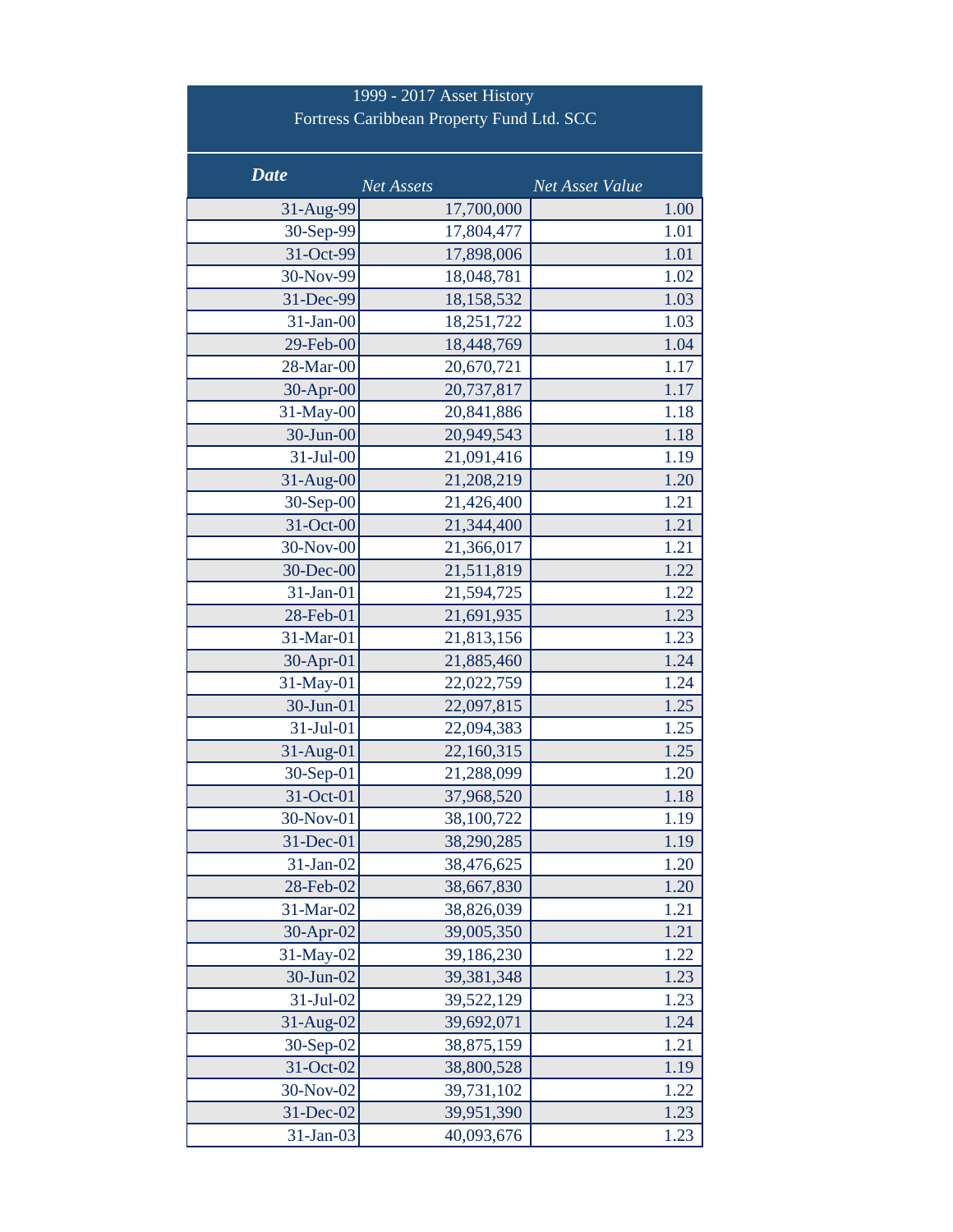| <b>Date</b> | <b>Net Assets</b> | Net Asset Value |
|-------------|-------------------|-----------------|
| 28-Feb-03   | 40,261,947        | 1.24            |
| 31-Mar-03   | 40,478,840        | 1.24            |
| 30-Apr-03   | 40,561,371        | 1.25            |
| 31-May-03   | 40,804,874        | 1.25            |
| 30-Jun-03   | 40,933,110        | 1.26            |
| 31-Jul-03   | 41,147,531        | 1.26            |
| 31-Aug-03   | 41,335,993        | 1.27            |
| 30-Sep-03   | 38,494,677        | 1.18            |
| 31-Oct-03   | 39,450,243        | 1.18            |
| 30-Nov-03   | 39,626,222        | 1.18            |
| 31-Dec-03   | 39,981,412        | 1.19            |
| 31-Jan-04   | 40,119,319        | 1.20            |
| 29-Feb-04   | 40,474,990        | 1.21            |
| 31-Mar-04   | 40,722,281        | 1.22            |
| 30-Apr-04   | 40,931,407        | 1.22            |
| 31-May-04   | 41,118,044        | 1.23            |
| 30-Jun-04   | 41,332,452        | 1.23            |
| 31-Jul-04   | 41,539,710        | 1.24            |
| 31-Aug-04   | 41,729,348        | 1.25            |
| 30-Sep-04   | 40,437,068        | 1.21            |
| 31-Oct-04   | 40,662,967        | 1.21            |
| 30-Nov-04   | 40,849,132        | 1.22            |
| 31-Dec-04   | 41,058,073        | 1.23            |
| 31-Jan-05   | 41,308,845        | 1.23            |
| 28-Feb-05   | 41,593,401        | 1.24            |
| 31-Mar-05   | 41,794,257        | 1.25            |
| 30-Apr-05   | 42,005,713        | 1.25            |
| 31-May-05   | 42,145,658        | 1.26            |
| 30-Jun-05   | 42,393,713        | 1.27            |
| 31-Jul-05   | 42,539,162        | 1.27            |
| 31-Aug-05   | 42,682,467        | 1.27            |
| 30-Sep-05   | 42,804,091        | 1.28            |
| 31-Oct-05   | 73,987,041        | 1.33            |
| 30-Nov-05   | 74,218,126        | 1.33            |
| 31-Dec-05   | 74,531,554        | 1.34            |
| 31-Jan-06   | 74,938,510        | 1.34            |
| 28-Feb-06   | 75,244,700        | 1.35            |
| 31-Mar-06   | 75,501,355        | 1.35            |
| 30-Apr-06   | 75,776,597        | 1.36            |
| 31-May-06   | 76,002,114        | 1.36            |
| 30-Jun-06   | 76,152,023        | 1.36            |
| 31-Jul-06   | 76,412,358        | 1.37            |
| 31-Aug-06   | 76,662,021        | 1.37            |
| 30-Sep-06   | 75,895,896        | 1.36            |
| 31-Oct-06   | 76,104,240        | 1.36            |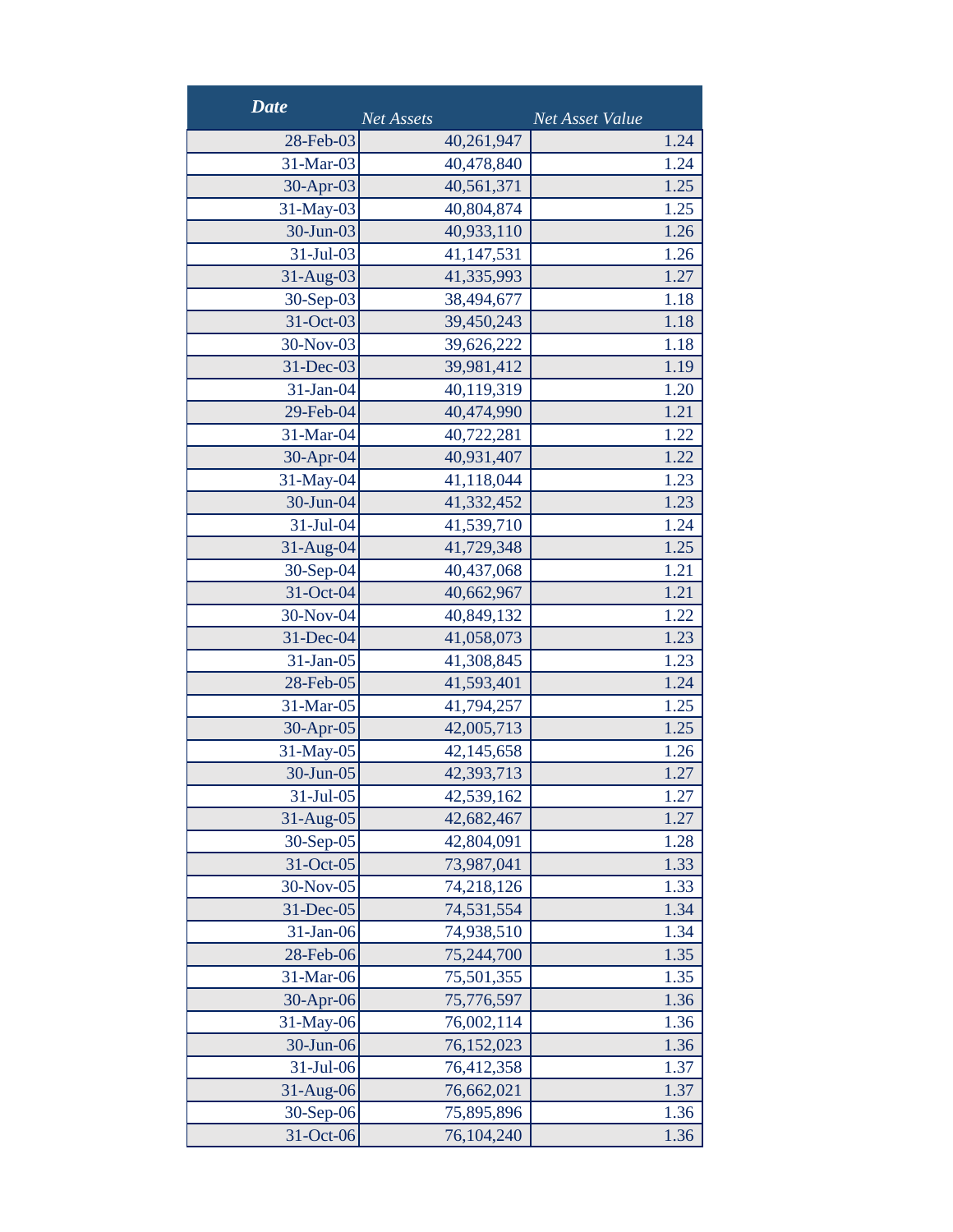| <b>Date</b>     | Net Assets   | Net Asset Value |
|-----------------|--------------|-----------------|
| 30-Nov-06       | 76,324,840   | 1.37            |
| 31-Dec-06       | 76,571,064   | 1.37            |
| 31-Jan-07       | 76,810,907   | 1.38            |
| 28-Feb-07       | 77,080,698   | 1.38            |
| 31-Mar-07       | 77,992,689   | 1.40            |
| 30-Apr-07       | 78, 375, 193 | 1.40            |
| 31-May-07       | 78,705,925   | 1.41            |
| 30-Jun-07       | 79,725,739   | 1.43            |
| 31-Jul-07       | 80,027,324   | 1.43            |
| 31-Aug-07       | 80,326,850   | 1.44            |
| 30-Sep-07       | 79,851,659   | 1.43            |
| 31-Oct-07       | 80,162,535   | 1.44            |
| 30-Nov-07       | 80,456,660   | 1.44            |
| 31-Dec-07       | 80,758,818   | 1.45            |
| 31-Jan-08       | 81, 343, 273 | 1.46            |
| 29-Feb-08       | 81,791,094   | 1.47            |
| 31-Mar-08       | 81,924,817   | 1.47            |
| 30-Apr-08       | 82,269,501   | 1.47            |
| 31-May-08       | 82,548,674   | 1.48            |
| 30-Jun-08       | 82,810,756   | 1.48            |
| 31-Jul-08       | 83,056,124   | 1.49            |
| 31-Aug-08       | 83,452,935   | 1.50            |
| 30-Sep-08       | 80,875,662   | 1.45            |
| 31-Oct-08       | 80,869,377   | 1.45            |
| 30-Nov-08       | 80,973,620   | 1.45            |
| 31-Dec-08       | 81,050,639   | 1.45            |
| 31-Jan-09       | 81,238,716   | 1.46            |
| 28-Feb-09       | 81,581,676   | 1.46            |
| 31-Mar-09       | 80,949,449   | 1.45            |
| 30-Apr-09       | 81,146,890   | 1.45            |
| 31-May-09       | 81,349,208   | 1.46            |
| 30-Jun-09       | 81,499,273   | 1.46            |
| 31-Jul-09       | 81,688,305   | 1.46            |
| 31-Aug-09       | 82,102,312   | 1.47            |
| 30-Sep-09       | 81,661,142   | 1.46            |
| 31-Oct-09       | 81,777,335   | 1.47            |
| 30-Nov-09       | 81,942,087   | 1.47            |
| 31-Dec-09       | 82,042,728   | 1.47            |
| $31-Jan-10$     | 82,217,317   | 1.47            |
| 28-Feb-10       | 82,398,995   | 1.48            |
| 31-Mar-10       | 83,521,889   | 1.49            |
| 30-Apr-10       | 83,756,595   | 1.50            |
| 31-May-10       | 84,001,446   | 1.51            |
| $30$ -Jun- $10$ | 84,208,507   | 1.51            |
| $31-Jul-10$     | 84,394,467   | 1.51            |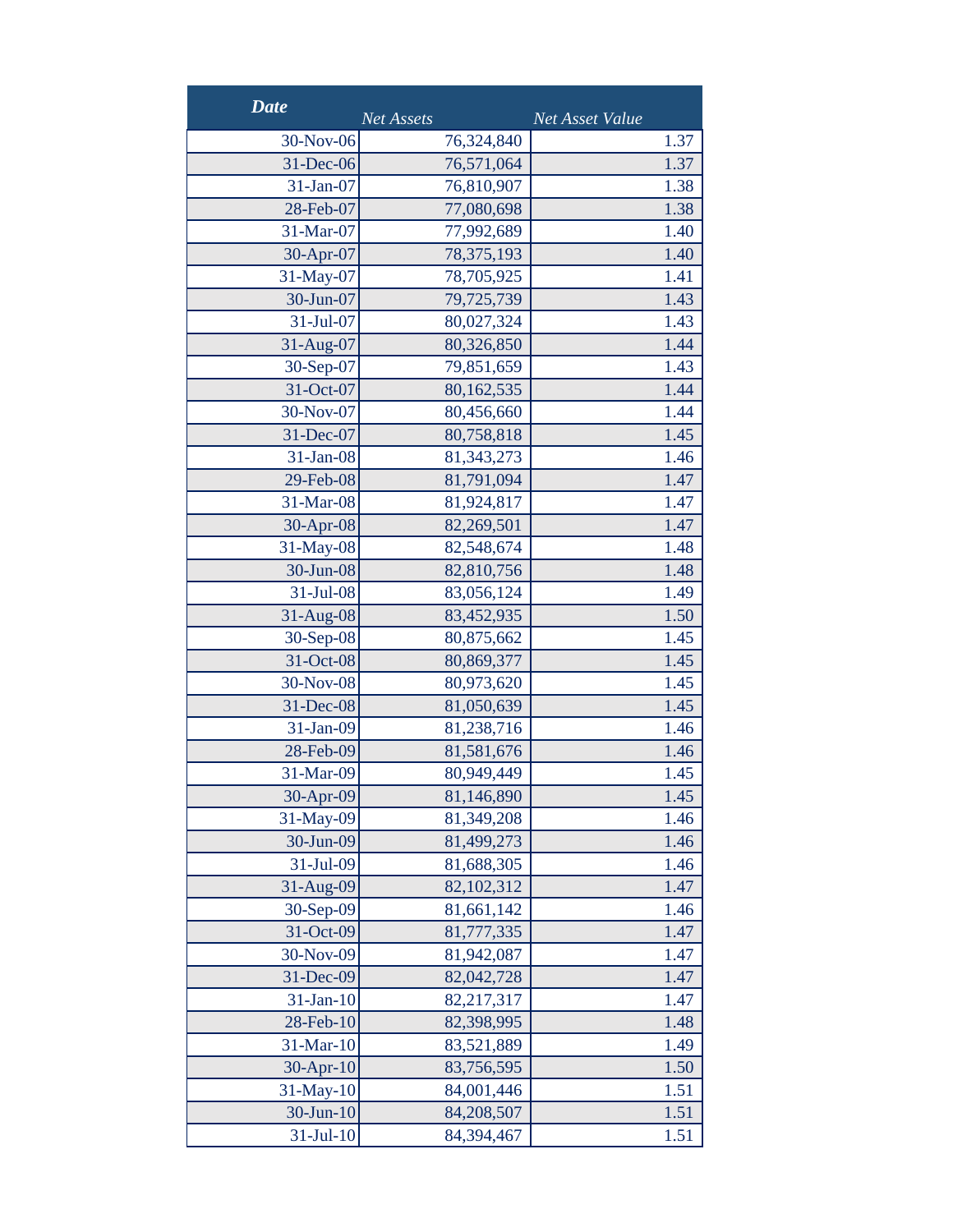| <b>Date</b>  | Net Assets | Net Asset Value |
|--------------|------------|-----------------|
| $31-Aug-10$  | 84,630,246 | 1.52            |
| 30-Sep-10    | 84,023,822 | 1.51            |
| 31-Oct-10    | 84,290,524 | 1.51            |
| 30-Nov-10    | 84,513,762 | 1.51            |
| 31-Dec-10    | 83,109,730 | 1.49            |
| $31-Ian-11$  | 83,278,033 | 1.49            |
| 28-Feb-11    | 83,174,490 | 1.49            |
| 31-Mar-11    | 83,055,934 | 1.49            |
| 30-Apr-11    | 83,330,276 | 1.49            |
| 31-May-11    | 83,568,637 | 1.50            |
| 30-Jun-11    | 83,723,774 | 1.50            |
| $31-Jul-11$  | 83,988,155 | 1.50            |
| $31$ -Aug-11 | 84,419,841 | 1.51            |
| 30-Sep-11    | 79,401,039 | 1.42            |
| 31-Oct-11    | 79,661,323 | 1.43            |
| 30-Nov-11    | 79,950,771 | 1.43            |
| 31-Dec-11    | 79,124,461 | 1.42            |
| $31-Jan-12$  | 79,346,686 | 1.42            |
| 29-Feb-12    | 79,600,505 | 1.43            |
| 31-Mar-12    | 79,149,551 | 1.42            |
| 30-Apr-12    | 79,373,557 | 1.42            |
| 31-May-12    | 79,373,557 | 1.42            |
| 30-Jun-12    | 79,854,991 | 1.43            |
| 31-Jul-12    | 80,098,317 | 1.44            |
| 31-Aug-12    | 80,289,352 | 1.44            |
| 30-Sep-12    | 78,123,902 | 1.40            |
| 31-Oct-12    | 78,345,871 | 1.41            |
| 30-Nov-12    | 78,541,703 | 1.41            |
| 31-Dec-12    | 77,703,655 | 1.40            |
| $31-Jan-13$  | 77,900,623 | 1.40            |
| 28-Feb-13    | 78,095,558 | 1.40            |
| 31-Mar-13    | 78,003,926 | 1.40            |
| 30-Apr-13    | 78,609,250 | 1.41            |
| 31-May-13    | 78,865,579 | 1.42            |
| $30$ -Jun-13 | 78,632,155 | 1.41            |
| $31-Jul-13$  | 78,863,836 | 1.42            |
| $31-Aug-13$  | 78,506,215 | 1.41            |
| $30-Sep-13$  | 75,337,808 | 1.35            |

\*On September 26th, 2013, shareholders voted to split the Fortress Caribbean Property Fund into two parts, one to hold the development properties ("Development Fund") and the other to hold the income producing properties ("Value Fund"). The conversion took effect from October 1st, 2013.